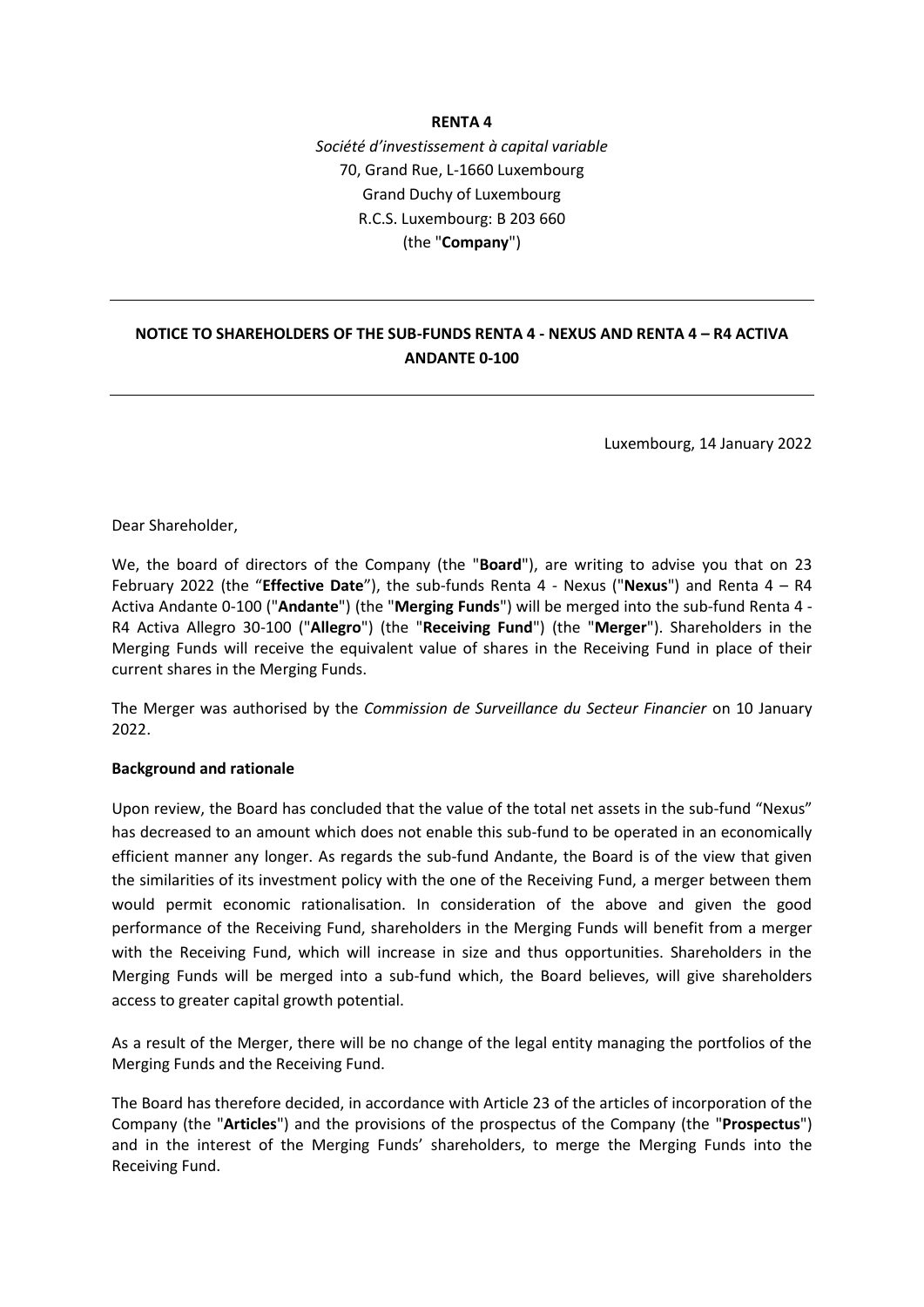Class R EUR Shares –

investors

Accumulation Class, reserved to retail and private banking

### **Investment objectives and policies of the Merging Funds and the Receiving Fund**

A table comparing the key features of the Merging Funds and the Receiving Fund can be found in the appendix to this common merger proposal (the "**Appendix**").

The Merging Funds and the Receiving Fund are managed by the same investment manager, being Renta 4 Gestora SGIIC S.A.

As it can be observed from the Appendix, the investment strategies and policies of the merging subfund Renta 4 – R4 Activa Andante 0-100 and the Receiving Fund are almost identical. The investment objective and policy of the sub-fund Renta 4 – Nexus is however quite different.

Shareholders should note that the SRRI (as defined below) of the Merging Sub-Funds is of 4 whereas the SRRI of Receiving Sub-Fund is of 5. The difference is due to the difference of investment policies between Nexus and the Receiving Sub-Fund on one hand, and the difference of weighted exposures to certain assets between the sub-fund Andante and the Receiving Sub-Fund on the other hand.

#### **Share classes and annual investment management fee changes**

| classes of the ivierging Funds will be merged.                                       |                                                                                           |                                                                                    |  |  |
|--------------------------------------------------------------------------------------|-------------------------------------------------------------------------------------------|------------------------------------------------------------------------------------|--|--|
| <b>Share Classes in the Merging Funds</b>                                            | Corresponding share classes in<br>the Receiving Fund                                      |                                                                                    |  |  |
| Renta 4 – Nexus                                                                      | Renta 4 – R4 Activa Andante<br>$0 - 100$                                                  | Renta 4 - R4 Activa Allegro 30-<br>100                                             |  |  |
| Class I EUR Shares $-$<br>Accumulation Class, reserved<br>to Institutional Investors | Class I EUR Shares -<br><b>Accumulation Class, reserved</b><br>to Institutional Investors | Class I EUR Shares -<br>Accumulation Class, reserved<br>to Institutional Investors |  |  |

Class R EUR Shares –

investors

Accumulation Class, reserved to retail and private banking

Class R EUR Shares –

investors

Accumulation Class, reserved to retail and private banking

The table below specifies the corresponding share classes of the Receiving Fund in which the share<br>classes of the Margins Fundamill be magned. classes of the Merging Funds will be merged.

The Merging Funds and the Receiving Fund are subject to a performance fee as detailed in the Appendix. The performance fee calculation methodology is the same for the Merging Funds and the Receiving Fund. However, it should be noted that the performance fee threshold for the share class R of the sub-fund Nexus will be increased from 9% to 10% on the Effective Date as the performance fee threshold for the share class R in the Receiving Fund is set to 10%.

Performance fees of the Merging Funds, if any, will be crystallised on the Effective Date and paid to the Management Company. The Merging Funds will inherit the current performance fee position of the Receiving Fund.

#### **Dealing cut-off time and settlement periods for subscriptions and redemptions**

There is no change to the dealing cut-off time for the shareholders of the sub-fund Andante (i.e. 4 p.m. (Luxembourg time) on the Luxembourg Banking Day before the Transaction Day (as defined in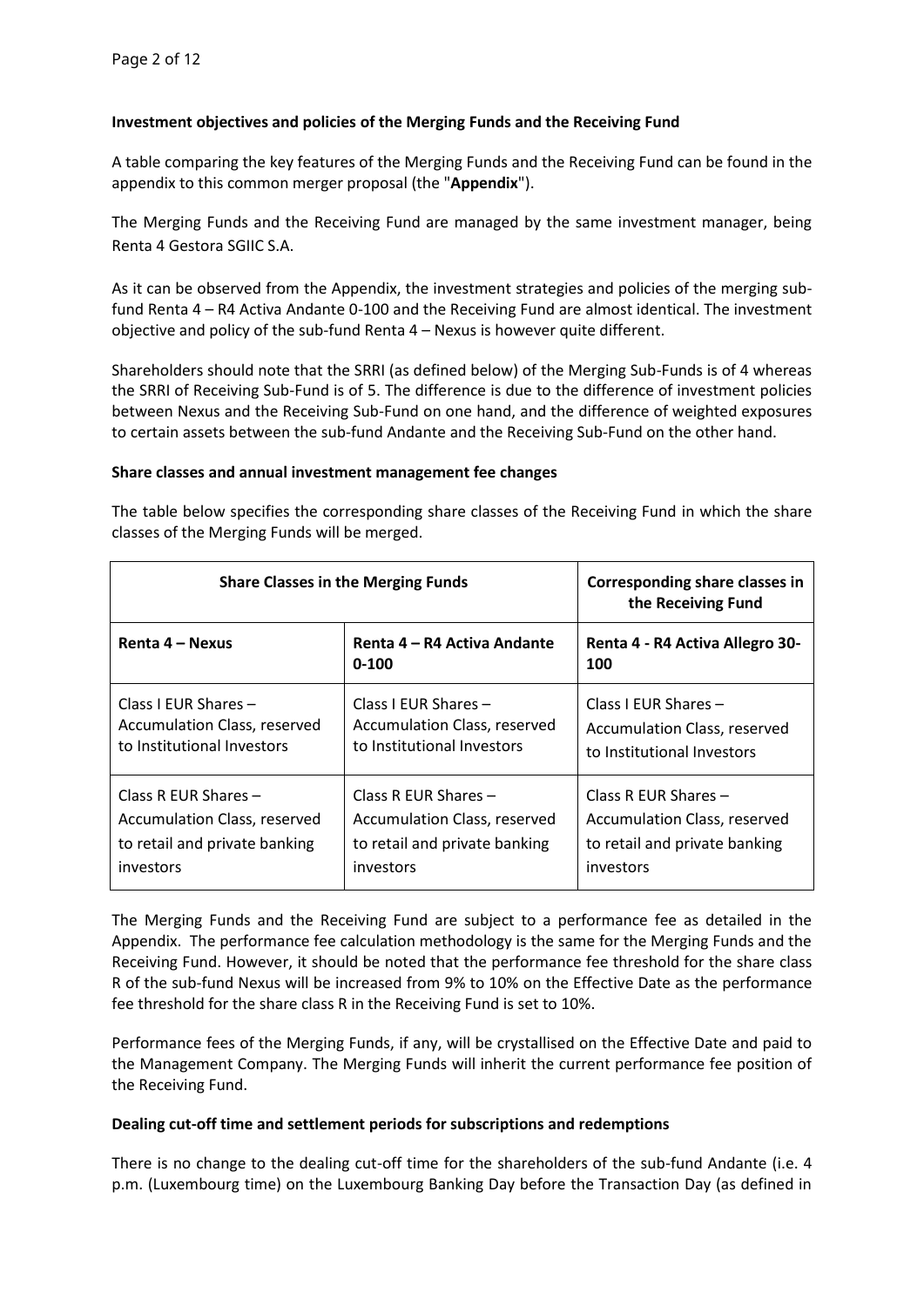the Prospectus)). The dealing cut-off time for the shareholders of the sub-fund Nexus will however change on the Effective Date from 2 p.m. (Luxembourg time) on the Transaction Day to 4 p.m. (Luxembourg time) on the Luxembourg Banking Day before the Transaction Day.

The settlement periods for subscription and redemption are not changed. Please refer to the Appendix in this respect.

### **Costs and expenses of the Merger**

The Merging Funds have no outstanding set-up costs.

The expenses incurred in the Merger, including the legal, advisory and administrative costs, will be borne by Renta 4 Luxembourg, the management company of the Company (the "**Management Company**").

It is not expected that the portfolios of the Merging Funds or the Receiving Fund be rebalanced before or after the Merger.

### **Exchange ratio, treatment of accrued income and consequences of the Merger**

On the Effective Date, the assets and liabilities of the Merging Funds will be transferred to the Receiving Fund. For the shares of each class that they hold in the Merging Funds, shareholders will receive an equal amount by value of shares of the corresponding class (as described under section "Share classes and annual investment management fee changes" above) in the Receiving Fund, which will be issued without charge, without par value and in registered form.

The exchange ratio of the Merger will be the result of the ratio between the net asset value of the relevant class of the relevant Merging Fund and the net asset value of the relevant class of the Receiving Fund as of the Effective Date. While the overall value of the shareholders' holdings will remain the same, shareholders may receive a different number of shares in the Receiving Fund than they had previously held in the relevant Merging Fund.

Any accrued income relating to the Merging Funds' shares at the time of the Merger will be included in the calculation of the final net asset value per share of the relevant Merging Fund and will be accounted for after the Merger in the net asset value per share of the Receiving Fund.

You will thus become a shareholder of the Receiving Fund, in the share class which corresponds to your current holding in the relevant Merging Fund as described under the section "Share classes and annual investment management fee changes" above.

The first valuation date for your shares in the Receiving Fund will be 24 February 2022, the related deal cut-off for this day being 4 p.m. Luxembourg time on the Transaction Day.

#### **Rights of shareholders to redeem/switch**

If you do not wish to hold shares in the Receiving Fund from the Effective Date, you have the right to redeem your holding in the Merging Funds or to switch into another sub-fund of the Company at any time up to and including the Transaction Day on 14 February 2022 (i.e. 2 p.m. (Luxembourg time) for Nexus and 4 p.m. (Luxembourg time) for Andante) (the **Cut-Off Point**).

We will execute your redemption or switch instructions in accordance with the provisions of the Prospectus free of charge.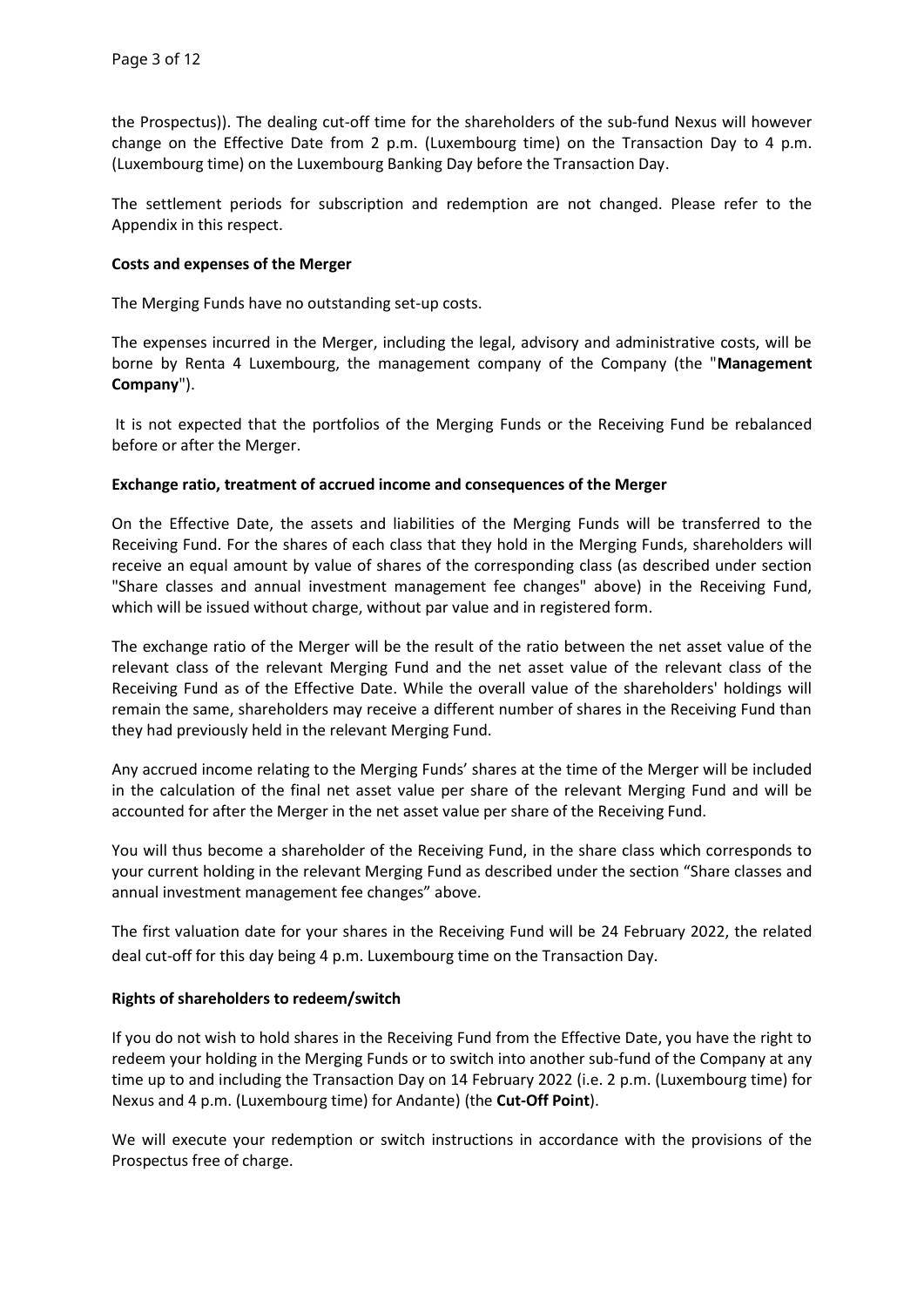Subscriptions or switches into the Merging Funds from new investors will not be accepted after the deal cut-off on 14 January 2022 (i.e. 2 p.m. (Luxembourg time) for Nexus and 4 p.m. (Luxembourg time) for Andante).

The shareholders of the Merging Funds who have not redeemed or converted their shares until the Cut-Off Point will, as of the Effective Date, become shareholders of the Receiving Fund and their shares will be automatically exchanged against the share of the corresponding class of shares of the Receiving Fund as detailed in section "Share classes and annual investment management fee changes" above.

### **Tax status**

The conversion of shares at the time of the Merger and / or your redemption or switch of shares prior to the Merger might affect the tax status of your investment. We therefore recommend that you seek independent professional advice in these matters.

### **Further information**

We advise shareholders to read the Receiving Fund's key investor information document (the KIID), the Prospectus and the common merger proposal, available from the registered office of the Company, upon request and free of charge.

An audit report will be prepared by the approved statutory auditor in relation to the Merger and will also be available free of charge upon request from the Company.

We hope that you will choose to remain invested in the Receiving Fund after the Merger. If you would like more information, please contact your usual professional adviser or the Management Company.

Yours faithfully,

The Board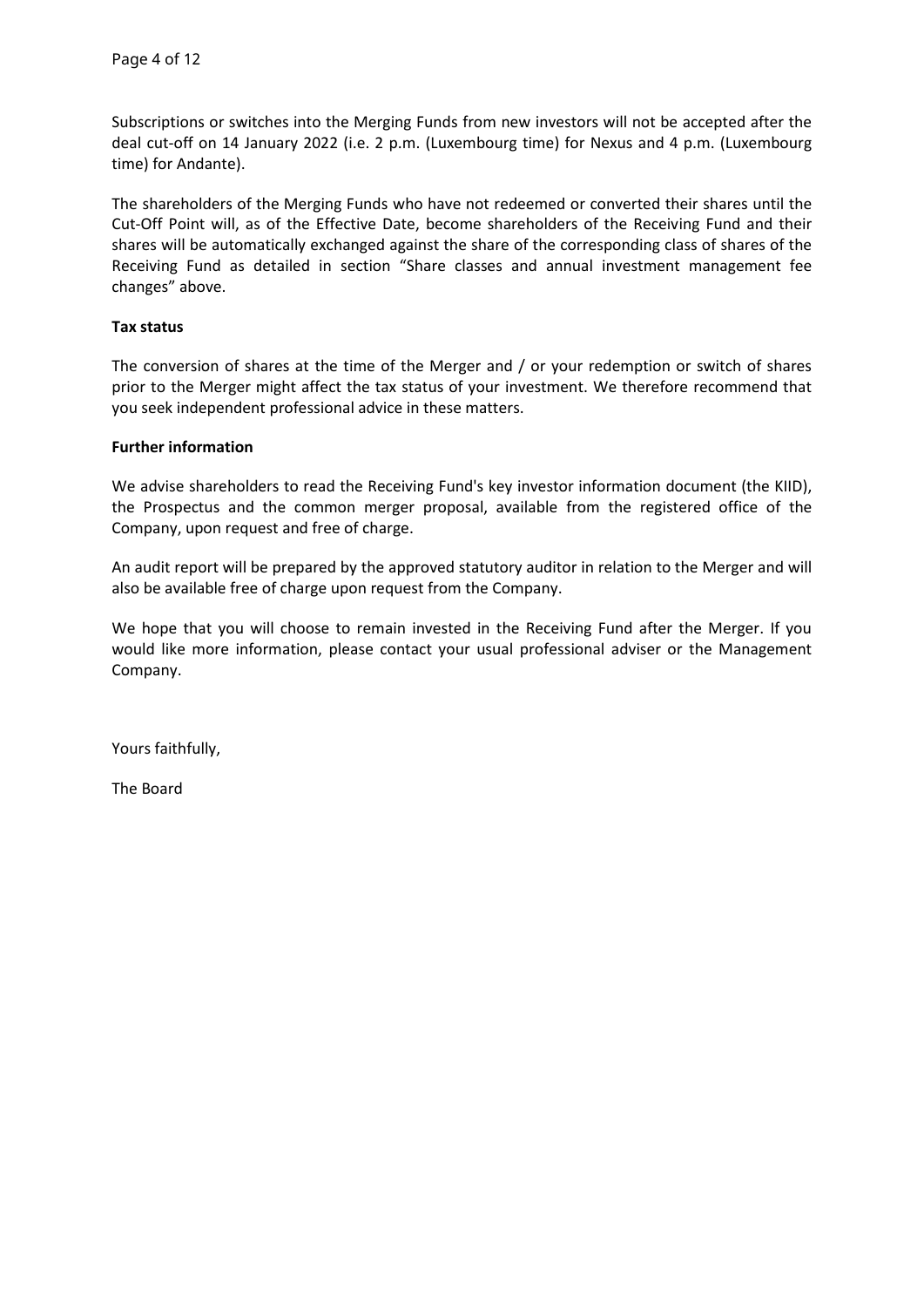# **Appendix**

## **Key Features Comparison Table**

The following is a comparison of the principal features of the Merging Funds and the Receiving Fund. They are all sub-funds of the Company. Full details are set out in the prospectus and shareholders are also advised to consult the KIID of the Receiving Fund.

|                                                         | <b>Merging Funds</b>                                                                                                                                                                                                                                                                                                                                                                                                                                                                                                                                                                                                                    |                                                                                                                                                                                                                                                                                                                                                                                                                                                                                                                                                                                                                                                                             | <b>Receiving Fund</b>                                                                                                                                                                                                                                                                                                                                                                                                                                                                                                                                                                                                                      |
|---------------------------------------------------------|-----------------------------------------------------------------------------------------------------------------------------------------------------------------------------------------------------------------------------------------------------------------------------------------------------------------------------------------------------------------------------------------------------------------------------------------------------------------------------------------------------------------------------------------------------------------------------------------------------------------------------------------|-----------------------------------------------------------------------------------------------------------------------------------------------------------------------------------------------------------------------------------------------------------------------------------------------------------------------------------------------------------------------------------------------------------------------------------------------------------------------------------------------------------------------------------------------------------------------------------------------------------------------------------------------------------------------------|--------------------------------------------------------------------------------------------------------------------------------------------------------------------------------------------------------------------------------------------------------------------------------------------------------------------------------------------------------------------------------------------------------------------------------------------------------------------------------------------------------------------------------------------------------------------------------------------------------------------------------------------|
| Name                                                    | Renta 4 - Nexus                                                                                                                                                                                                                                                                                                                                                                                                                                                                                                                                                                                                                         | Renta 4 – R4 Activa Andante 0-<br>100                                                                                                                                                                                                                                                                                                                                                                                                                                                                                                                                                                                                                                       | Renta 4 - R4 Activa Allegro 30-<br>100                                                                                                                                                                                                                                                                                                                                                                                                                                                                                                                                                                                                     |
| <b>Prospectus</b><br>Investment<br><b>Objective and</b> | <b>INVESTMENT OBJECTIVES</b><br>is to offer to its Shareholders                                                                                                                                                                                                                                                                                                                                                                                                                                                                                                                                                                         | <b>INVESTMENT OBJECTIVES</b><br>The Investment Objective of R4                                                                                                                                                                                                                                                                                                                                                                                                                                                                                                                                                                                                              | <b>INVESTMENT OBJECTIVE</b><br>The Investment Objective of R4                                                                                                                                                                                                                                                                                                                                                                                                                                                                                                                                                                              |
| <b>Policy</b>                                           | the possibility to invest in a<br>diversified portfolio.                                                                                                                                                                                                                                                                                                                                                                                                                                                                                                                                                                                | Activa Andante is to offer its<br>Shareholders the possibility to<br>invest in a diversified portfolio                                                                                                                                                                                                                                                                                                                                                                                                                                                                                                                                                                      | Activa Allegro is to offer its<br>Shareholders the possibility to<br>invest in a diversified portfolio                                                                                                                                                                                                                                                                                                                                                                                                                                                                                                                                     |
|                                                         | Nexus seeks to achieve long<br>term returns by investing inter<br>alia in equities and debt<br>securities, deposits and Money<br>Market Instruments.<br><b>INVESTMENT POLICY</b>                                                                                                                                                                                                                                                                                                                                                                                                                                                        | of shares or units of investment<br>funds qualifying as UCITS<br>(including exchange traded<br>funds) and other UCIs (the<br>"Underlying Funds"). Underlying<br>Funds in which R4 Activa<br>Andante invests are managed                                                                                                                                                                                                                                                                                                                                                                                                                                                     | of shares or units of investment<br>funds<br>qualifying as UCITS<br>(including exchange traded<br>funds) and other UCIs (the<br>"Underlying Funds"). Underlying<br>Funds in which R4 Activa<br>Allegro invests are managed                                                                                                                                                                                                                                                                                                                                                                                                                 |
|                                                         | Nexus will mainly invest in the<br>two following asset classes:                                                                                                                                                                                                                                                                                                                                                                                                                                                                                                                                                                         | with an active asset allocation<br>policy to international equities<br>and debt instruments.                                                                                                                                                                                                                                                                                                                                                                                                                                                                                                                                                                                | with an active asset allocation<br>policy to international equities<br>and debt instruments.                                                                                                                                                                                                                                                                                                                                                                                                                                                                                                                                               |
|                                                         | - equities and equity related<br>securities; and                                                                                                                                                                                                                                                                                                                                                                                                                                                                                                                                                                                        | <b>INVESTMENT POLICY</b>                                                                                                                                                                                                                                                                                                                                                                                                                                                                                                                                                                                                                                                    | <b>INVESTMENT POLICY</b>                                                                                                                                                                                                                                                                                                                                                                                                                                                                                                                                                                                                                   |
|                                                         | - debt securities of any type<br>(government and corporate)<br>Money<br>including<br>Market<br>Instruments.<br>The choice of investments will<br>neither<br>be<br>limited<br>bv<br>geographical area (including<br>emerging markets), economic<br>sector, credit ratings, nor in<br>terms of currencies in which<br>will<br>investments<br>be<br>denominated.<br>However,<br>depending on financial market<br>conditions, a particular focus<br>can be placed in a single<br>country (or some countries)<br>and/or in a single currency<br>and/or in a single economic<br>sector and/or in only one of the<br>two above mentioned asset | Investment in units or shares of<br>Underlying Funds and<br>the<br>allocation among different asset<br>classes will depend on market<br>conditions and opportunities<br>for portfolio diversification. The<br>selection of Underlying Funds<br>will be determined by the<br>Investment Manager based on<br>their historical behaviour as<br>well as volatility and qualitative<br>evaluation criteria. R4 Activa<br>Andante<br>may,<br>through<br>Underlying Funds, be exposed<br>to up to 100% of its assets to<br>equities traded in the Eurozone<br>and / or in international<br>markets. R4 Activa Andante<br>may also, through Underlying<br>Funds, be exposed to debt | Investment in units or shares of<br>Underlying Funds and the<br>allocation among different asset<br>classes will depend on market<br>conditions and opportunities<br>for portfolio diversification.<br>The selection of Underlying<br>Funds will be determined by the<br>Investment Manager based on<br>their historical behaviour as<br>well as volatility and qualitative<br>evaluation criteria. R4 Activa<br>Allegro<br>through<br>may,<br>Underlying Funds, be exposed<br>to up to 100% of its assets (and<br>minimum 30%) to equities<br>traded in the Eurozone and / or<br>in international markets.<br>R4 Activa Allegro may also, |
|                                                         | classes.<br>The tactical allocation shall be<br>based on market indicators<br>developed by the Investment<br>Manager (calculation of equity<br>market<br>risk<br>premiums,<br>indicators<br>of<br>momentum<br>between equities and bonds,<br>etc.). Positions in individual                                                                                                                                                                                                                                                                                                                                                             | securities whose rating is below<br>investment grade<br>and to<br>emerging<br>market<br>debt<br>securities.<br>The<br>Investment<br>Manager will consider the<br>duration, the maturity and the<br>issuer quality (corporate or<br>governmental) to allocate the<br>debt securities exposure of R4                                                                                                                                                                                                                                                                                                                                                                          | through Underlying Funds, be<br>exposed to debt securities<br>whose<br>rating<br>is<br>below<br>investment<br>grade<br>and to<br>emerging<br>market<br>debt<br>securities.<br>The<br>Investment<br>Manager will consider the<br>duration, the maturity and the<br>issuer quality (corporate or                                                                                                                                                                                                                                                                                                                                             |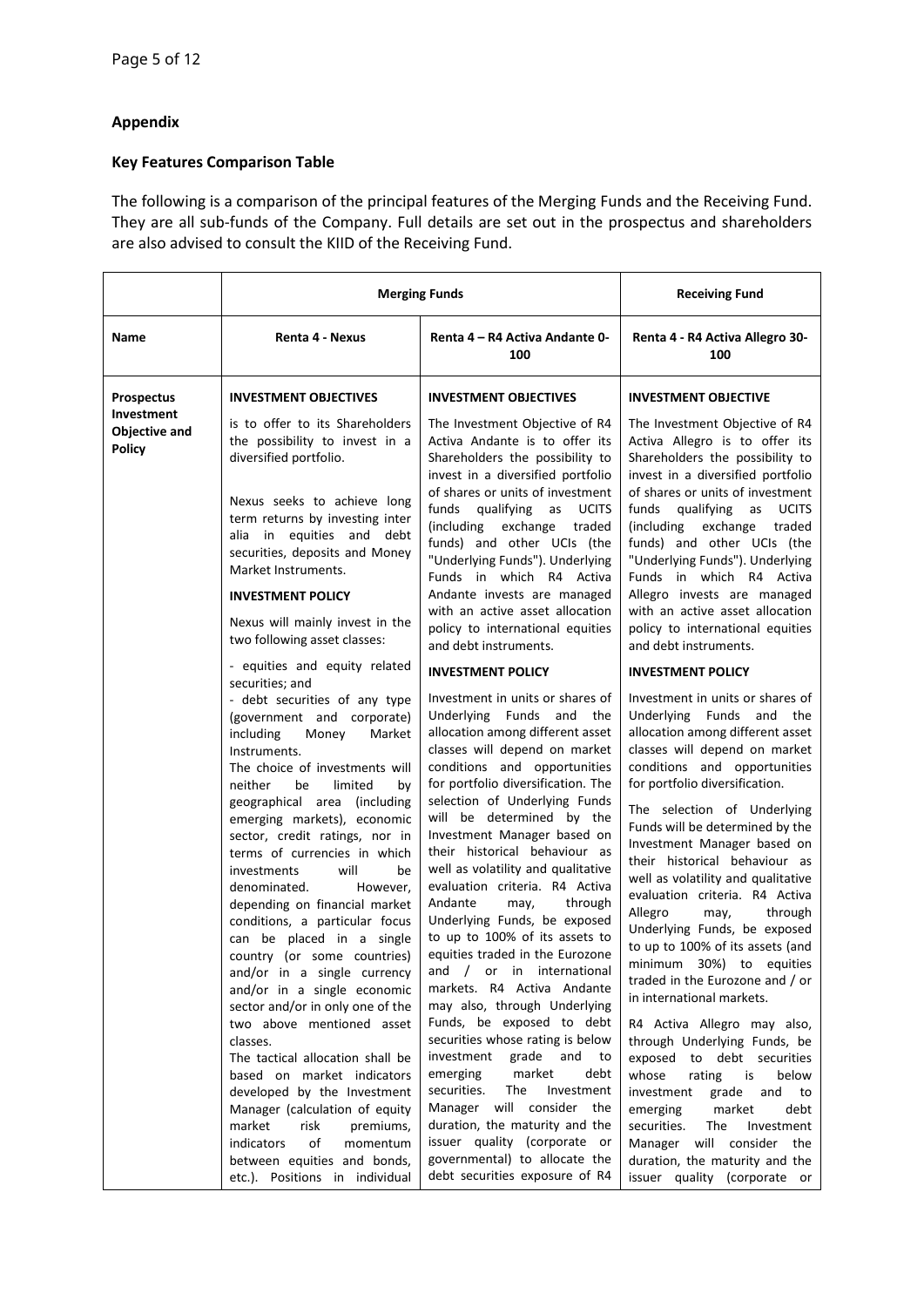|      | <b>Merging Funds</b>                                                                                                                                                                                                                                                                                                                                                                                                                                                                                                                                                                                                                                                                                                                                                                                                                                                                                                                                                                                                                                                                                                                                                                                                                                                                                                                                                                                                                                                                                                                                                                                                                                                                                                                                                              |                                                                                                                                                                                                                                                                                                                                                                                                                                                                                                                                                                                                                                                                                                                                                                                                                                                                                                                                                                                                                                                                                                                                                                                                                                                                                                                                                                                                                                                                                                                                                      | <b>Receiving Fund</b>                                                                                                                                                                                                                                                                                                                                                                                                                                                                                                                                                                                                                                                                                                                                                                                                                                                                                                                                                                                                                                                                                                                                                                                                                                                                                                                                                                                                                                                                                                                                                      |
|------|-----------------------------------------------------------------------------------------------------------------------------------------------------------------------------------------------------------------------------------------------------------------------------------------------------------------------------------------------------------------------------------------------------------------------------------------------------------------------------------------------------------------------------------------------------------------------------------------------------------------------------------------------------------------------------------------------------------------------------------------------------------------------------------------------------------------------------------------------------------------------------------------------------------------------------------------------------------------------------------------------------------------------------------------------------------------------------------------------------------------------------------------------------------------------------------------------------------------------------------------------------------------------------------------------------------------------------------------------------------------------------------------------------------------------------------------------------------------------------------------------------------------------------------------------------------------------------------------------------------------------------------------------------------------------------------------------------------------------------------------------------------------------------------|------------------------------------------------------------------------------------------------------------------------------------------------------------------------------------------------------------------------------------------------------------------------------------------------------------------------------------------------------------------------------------------------------------------------------------------------------------------------------------------------------------------------------------------------------------------------------------------------------------------------------------------------------------------------------------------------------------------------------------------------------------------------------------------------------------------------------------------------------------------------------------------------------------------------------------------------------------------------------------------------------------------------------------------------------------------------------------------------------------------------------------------------------------------------------------------------------------------------------------------------------------------------------------------------------------------------------------------------------------------------------------------------------------------------------------------------------------------------------------------------------------------------------------------------------|----------------------------------------------------------------------------------------------------------------------------------------------------------------------------------------------------------------------------------------------------------------------------------------------------------------------------------------------------------------------------------------------------------------------------------------------------------------------------------------------------------------------------------------------------------------------------------------------------------------------------------------------------------------------------------------------------------------------------------------------------------------------------------------------------------------------------------------------------------------------------------------------------------------------------------------------------------------------------------------------------------------------------------------------------------------------------------------------------------------------------------------------------------------------------------------------------------------------------------------------------------------------------------------------------------------------------------------------------------------------------------------------------------------------------------------------------------------------------------------------------------------------------------------------------------------------------|
| Name | Renta 4 - Nexus                                                                                                                                                                                                                                                                                                                                                                                                                                                                                                                                                                                                                                                                                                                                                                                                                                                                                                                                                                                                                                                                                                                                                                                                                                                                                                                                                                                                                                                                                                                                                                                                                                                                                                                                                                   | Renta 4 – R4 Activa Andante 0-<br>100                                                                                                                                                                                                                                                                                                                                                                                                                                                                                                                                                                                                                                                                                                                                                                                                                                                                                                                                                                                                                                                                                                                                                                                                                                                                                                                                                                                                                                                                                                                | Renta 4 - R4 Activa Allegro 30-<br>100                                                                                                                                                                                                                                                                                                                                                                                                                                                                                                                                                                                                                                                                                                                                                                                                                                                                                                                                                                                                                                                                                                                                                                                                                                                                                                                                                                                                                                                                                                                                     |
|      | equities and debt securities<br>issued by private issuers are<br>actively managed using<br>a a<br>bottom-up approach defined by<br>the Investment Manager. This<br>method of selecting individual<br>securities is based on the<br>evaluation of enterprise value<br>and free cash flows.<br>Nexus may invest in investment<br>grade bonds and high yield<br>bonds.<br>Nexus may invest in Contingent<br>Convertible Bonds / Additional<br>Tier 1 ("AT1") securities issued<br>by EU credit institutions (up to<br>10% of its net assets).<br>On an ancillary basis, Nexus<br>may invest in any other type of<br>eligible<br>assets,<br>such<br>as<br>structured products, units of<br>UCITS and/or other UCIs and<br>cash. Investments in such units<br>of UCITS and/or other UCIs<br>shall be limited to 10% of<br>Nexus' net assets.<br>With regard to exposure to<br>debt securities, there is no<br>predetermined<br>objective<br>or<br>maximum limits in terms of<br>issue/issuer rating (including<br>the issues/issuers not rated).<br>Nexus may invest more than<br>35% of its assets in securities<br>issued or guaranteed by one<br>single EU Member State or its<br>local authorities, by another<br>OECD Member State, or by<br>international<br>public<br>organisations in which one or<br>more EU Member States are<br>members.<br>Nexus may use derivatives<br>traded on regulated derivative<br>markets (including options and<br>futures) for<br>hedging<br>and<br>investment purposes.<br>If the Investment Manager<br>considers this to be in the best<br>interest of the Shareholders, on<br>a temporary basis and for<br>defensive purposes, Nexus may<br>also, hold, up to 100% of its net<br>assets, liquidities as among<br>others: cash deposits, money | Activa Andante. In addition, R4<br>Activa<br>Andante<br>may<br>be<br>exposed, through Underlying<br>Funds, to up to 10% of its assets<br>commodities<br>(including<br>to<br>valuable metals) through UCITS<br>eligible assets (i.e. transferable<br>securities, ETFs, ETCs, eligible<br>financial<br>indices<br>and<br>certificates). The Investment<br>Manager<br>may<br>invest<br>in.<br>Underlying Funds may use<br>relative<br>value<br>strategies<br>between different instruments,<br>including<br>the<br>following<br>strategies: - "long/short equity":<br>relative value in equity markets;<br>- "debt securities arbitrage":<br>relative value in different<br>sections of the curve of interest<br>rates, credit rating, etc.; and -<br>"long/short<br>currencies":<br>strategies based on currency<br>pairs. R4 Activa Andante can<br>invest directly up to 50% of its<br>assets in equities and in debt<br>instruments<br>described<br>as<br>addition,<br>above.<br>the<br>In<br>Investment<br>Manager<br>can<br>with<br>derivative<br>operate<br>financial instruments traded in<br>derivative markets with the<br>of<br>hedging<br>purpose<br>and<br>generate additional capital or<br>income in line with R4 Activa<br>Andante's risk 119 profile. This<br>action carries risks for the<br>possibility that the coverage is<br>not perfect and for the leverage<br>involved. R4 Activa Andante is<br>actively managed. R4 Activa<br>Andante has no benchmark<br>index and is not managed in<br>reference to a<br>benchmark<br>index. | governmental) to allocate the<br>debt securities exposure of R4<br>Activa Allegro.<br>In addition, R4 Activa Allegro<br>may be exposed,<br>through<br>Underlying Funds, to up to 10%<br>of its assets to commodities<br>(including<br>valuable<br>metals)<br>through UCITS eligible assets<br>(i.e. transferable securities,<br>ETFs, ETCs, eligible financial<br>indices and certificates).<br>The Investment Manager may<br>invest in Underlying Funds may<br>use relative value strategies<br>between different instruments,<br>including<br>the<br>following<br>strategies:<br>- "long/short equity": relative<br>value in equity markets;<br>- "debt securities arbitrage":<br>relative value in different<br>sections of the curve of interest<br>rates, credit rating, etc.; and<br>"long/short<br>currencies":<br>strategies based on currency<br>pairs.<br>R4 Activa Allegro can invest<br>directly up to 50% of its assets<br>equities<br>debt<br>in<br>and<br>in<br>described<br><i>instruments</i><br>as<br>above.<br>In addition, the Investment<br>Manager can operate with<br>derivative financial instruments<br>traded in derivative markets<br>with the purpose of hedging<br>and generate additional capital<br>or income in line with R4 Activa<br>Allegro's risk profile. This action<br>carries risks for the possibility<br>that the coverage is not perfect<br>and for the leverage involved.<br>R4 Activa Allegro is actively<br>managed. R4 Activa Allegro has<br>no benchmark index and is not<br>managed in reference to a<br>benchmark index. |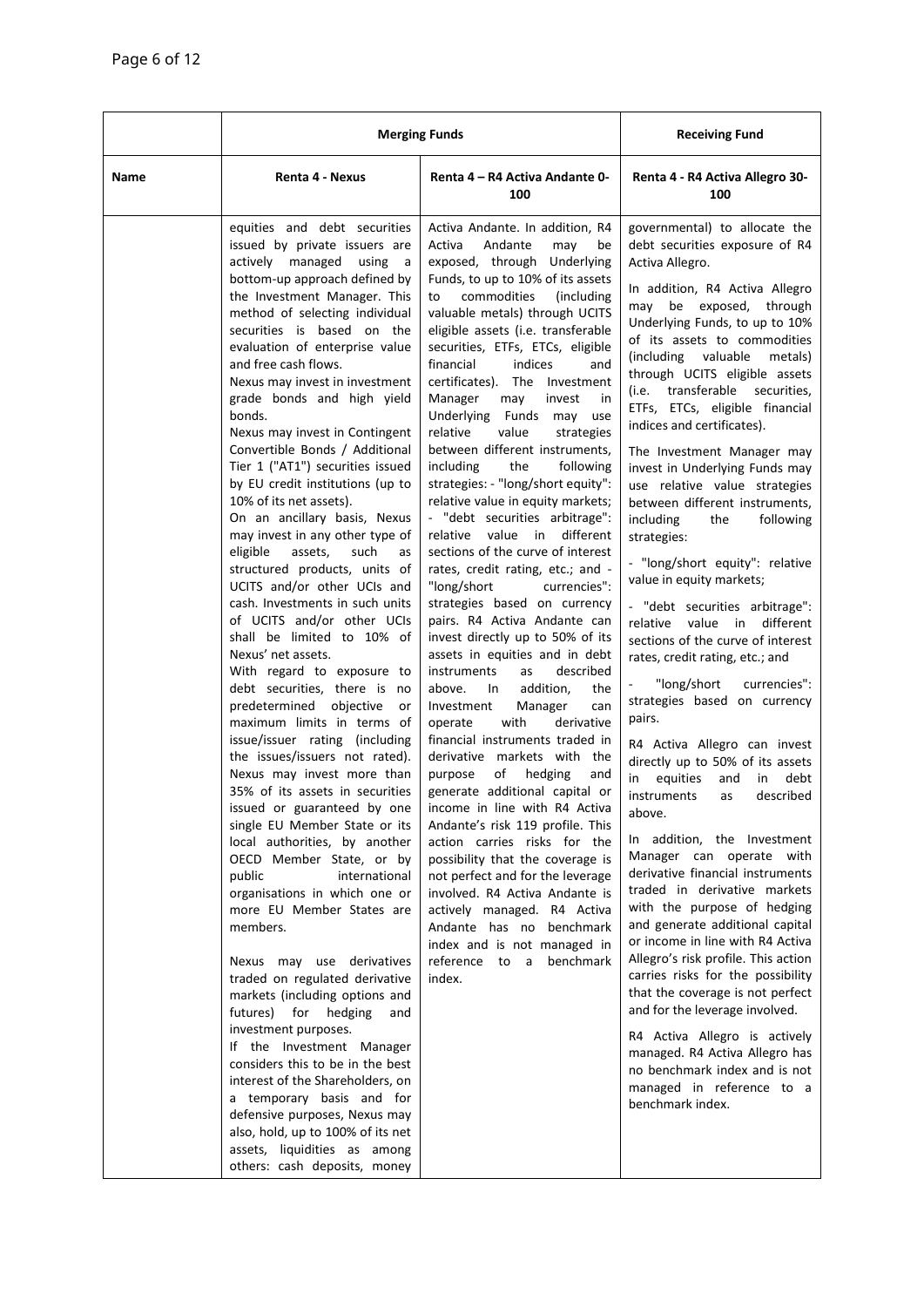|                                                                               | <b>Merging Funds</b>                                                                                                                                                                                                                                                                                                                                                                                                                                                                                                                                                                                                                                                                                                                                                                                                                                                                                                                                                                                                                                                                                                                                                                                                                                                                                                                                                                                                                                                                                                                        |                                                                                                                                                                                                                                                                                                                                                                                                                                                                                                                                                                                                                                                                                                                                                                                                                                                                                                                                                                                                                                                                                                                                                                                                                                                                                                                                                                                                                                                                                                                                                                                                                                                                                                                                                                                            | <b>Receiving Fund</b>                                                                                                                                                                                                                                                                                                                                                                                                                                                                                                                                                                                                                                                                                                                                                                                                                                                                                                                                                                                                                                                                                                                                                                                                                                                                                                                                                                                                                                                                                                      |
|-------------------------------------------------------------------------------|---------------------------------------------------------------------------------------------------------------------------------------------------------------------------------------------------------------------------------------------------------------------------------------------------------------------------------------------------------------------------------------------------------------------------------------------------------------------------------------------------------------------------------------------------------------------------------------------------------------------------------------------------------------------------------------------------------------------------------------------------------------------------------------------------------------------------------------------------------------------------------------------------------------------------------------------------------------------------------------------------------------------------------------------------------------------------------------------------------------------------------------------------------------------------------------------------------------------------------------------------------------------------------------------------------------------------------------------------------------------------------------------------------------------------------------------------------------------------------------------------------------------------------------------|--------------------------------------------------------------------------------------------------------------------------------------------------------------------------------------------------------------------------------------------------------------------------------------------------------------------------------------------------------------------------------------------------------------------------------------------------------------------------------------------------------------------------------------------------------------------------------------------------------------------------------------------------------------------------------------------------------------------------------------------------------------------------------------------------------------------------------------------------------------------------------------------------------------------------------------------------------------------------------------------------------------------------------------------------------------------------------------------------------------------------------------------------------------------------------------------------------------------------------------------------------------------------------------------------------------------------------------------------------------------------------------------------------------------------------------------------------------------------------------------------------------------------------------------------------------------------------------------------------------------------------------------------------------------------------------------------------------------------------------------------------------------------------------------|----------------------------------------------------------------------------------------------------------------------------------------------------------------------------------------------------------------------------------------------------------------------------------------------------------------------------------------------------------------------------------------------------------------------------------------------------------------------------------------------------------------------------------------------------------------------------------------------------------------------------------------------------------------------------------------------------------------------------------------------------------------------------------------------------------------------------------------------------------------------------------------------------------------------------------------------------------------------------------------------------------------------------------------------------------------------------------------------------------------------------------------------------------------------------------------------------------------------------------------------------------------------------------------------------------------------------------------------------------------------------------------------------------------------------------------------------------------------------------------------------------------------------|
| Name                                                                          | Renta 4 - Nexus                                                                                                                                                                                                                                                                                                                                                                                                                                                                                                                                                                                                                                                                                                                                                                                                                                                                                                                                                                                                                                                                                                                                                                                                                                                                                                                                                                                                                                                                                                                             | Renta 4 – R4 Activa Andante 0-<br>100                                                                                                                                                                                                                                                                                                                                                                                                                                                                                                                                                                                                                                                                                                                                                                                                                                                                                                                                                                                                                                                                                                                                                                                                                                                                                                                                                                                                                                                                                                                                                                                                                                                                                                                                                      | Renta 4 - R4 Activa Allegro 30-<br>100                                                                                                                                                                                                                                                                                                                                                                                                                                                                                                                                                                                                                                                                                                                                                                                                                                                                                                                                                                                                                                                                                                                                                                                                                                                                                                                                                                                                                                                                                     |
|                                                                               | funds<br>(within<br>the<br>market<br>above-mentioned<br>10% limit)<br>Market<br>and<br>Money<br>Instruments.                                                                                                                                                                                                                                                                                                                                                                                                                                                                                                                                                                                                                                                                                                                                                                                                                                                                                                                                                                                                                                                                                                                                                                                                                                                                                                                                                                                                                                |                                                                                                                                                                                                                                                                                                                                                                                                                                                                                                                                                                                                                                                                                                                                                                                                                                                                                                                                                                                                                                                                                                                                                                                                                                                                                                                                                                                                                                                                                                                                                                                                                                                                                                                                                                                            |                                                                                                                                                                                                                                                                                                                                                                                                                                                                                                                                                                                                                                                                                                                                                                                                                                                                                                                                                                                                                                                                                                                                                                                                                                                                                                                                                                                                                                                                                                                            |
| <b>KIID Investment</b><br><b>Objective and</b><br>Investment<br><b>Policy</b> | The Sub-Fund will mainly invest<br>in the two following asset<br>classes:<br>- equities and equity-related<br>securities; and<br>- debt securities of any type<br>(government and corporate)<br>including<br>money<br>market<br>instruments.<br>The<br>Sub-Fund<br>actively<br>is<br>managed. The Sub-Fund has no<br>benchmark index and is not<br>managed in reference to a<br>benchmark index.<br>The choice of investments will<br>neither<br>be<br>limited<br>by<br>geographical area (including<br>emerging markets), economic<br>sector, credit ratings, nor in<br>terms of currencies in which<br>investments<br>will<br>be<br>denominated.<br>However,<br>depending on financial market<br>conditions, a particular focus<br>can be placed in a single<br>country (or some countries)<br>and/or in a single currency and/<br>or in a single economic sector<br>and/or in only one of the two<br>above mentioned asset classes.<br>On an ancillary basis, the Sub-<br>Fund may invest in any other<br>eligible<br>assets.<br>type<br>of<br>However, the Sub-Fund may<br>invest up to 10% of its net<br>assets in other undertakings for<br>collective investment.<br>With regard to exposure to<br>fixed income assets, there is no<br>predetermined<br>objective<br>or<br>maximum limits in terms of<br>issue/issuer rating.<br>The<br>Sub-Fund<br>may<br>use<br>derivatives traded on regulated<br>derivative markets for both to<br>optimise portfolio management<br>and to protect its value against<br>adverse movements on the | The Investment Objective of the<br>Sub-Fund<br>is to<br>offer<br>its<br>shareholders the possibility to<br>invest in a diversified portfolio<br>of shares or units of investment<br>funds. The Sub-Fund is actively<br>managed. The Sub-Fund has no<br>benchmark index and is not<br>managed in reference to a<br>benchmark index. Underlying<br>Funds in which the Sub-Fund<br>invests are managed with an<br>active asset allocation policy.<br>Investment in units or shares of<br>Underlying Funds and the<br>allocation among different asset<br>classes will depend on market<br>conditions and opportunities<br>for portfolio diversification. The<br>selection of Underlying Funds<br>will be determined by the<br>investment manager based on<br>their historical behaviour as<br>well as volatility and qualitative<br>evaluation criteria. The Sub-<br>Fund may, through Underlying<br>Funds, be exposed to up to<br>100% of its assets to equities<br>traded in the Eurozone and / or<br>in international markets. The<br>Sub-Fund may also, through<br>Underlying Funds, be exposed<br>to debt securities whose rating<br>is below investment grade and<br>emerging<br>market debt<br>to<br>securities. In addition, the Sub-<br>Fund may be exposed, through<br>Underlying Funds, ETFs and<br>ETCs, to up to 10% of its assets<br>commodities<br>(Including<br>to<br>valuable metals) through UCITS<br>eligible assets. The Sub-Fund<br>can invest directly up to 50% of<br>its assets in equities and debt<br>instruments described above.<br>The<br>Sub-Fund<br>may<br>use<br>derivatives traded or not on<br>regulated derivative markets for<br>both to optimise portfolio<br>management and to protect its<br>value<br>against<br>adverse<br>movements on the financial | The investment objective of the<br>Sub-Fund<br>is to<br>offer its<br>shareholders the possibility to<br>invest in a diversified portfolio<br>of shares or units of investment<br>funds.<br>Sub-Fund<br>The<br>is<br>actively<br>managed. The Sub-Fund has no<br>benchmark index and is not<br>managed in reference to a<br>benchmark index.<br>Underlying Funds in which the<br>Sub-Fund invests are managed<br>with an active asset allocation<br>policy.<br>Investment in units or shares of<br>Underlying<br>Funds and the<br>allocation among different asset<br>classes will depend on market<br>conditions and opportunities<br>for portfolio diversification.<br>The selection of Underlying<br>Funds will be determined by the<br>investment manager based on<br>their historical behaviour as<br>well as volatility and qualitative<br>evaluation criteria.<br>through<br>Sub-Fund<br>may,<br>Underlying Funds, be exposed<br>to up to 100% (and minimum<br>30%) of its assets to equities<br>traded in the Eurozone and / or<br>in international markets.<br>The Sub-Fund may also, through<br>Underlying Funds, be exposed<br>to debt securities whose rating<br>is below investment grade and<br>to emerging<br>market<br>debt<br>securities.<br>In addition, the Sub-Fund may<br>be exposed, through Underlying<br>Funds, ETFs and ETCs, to up to<br>of<br>10%<br>its<br>assets<br>to<br>commodities<br>(Including)<br>valuable metals) through UCITS<br>eligible assets.<br>The<br>Sub-Fund<br>invest<br>can |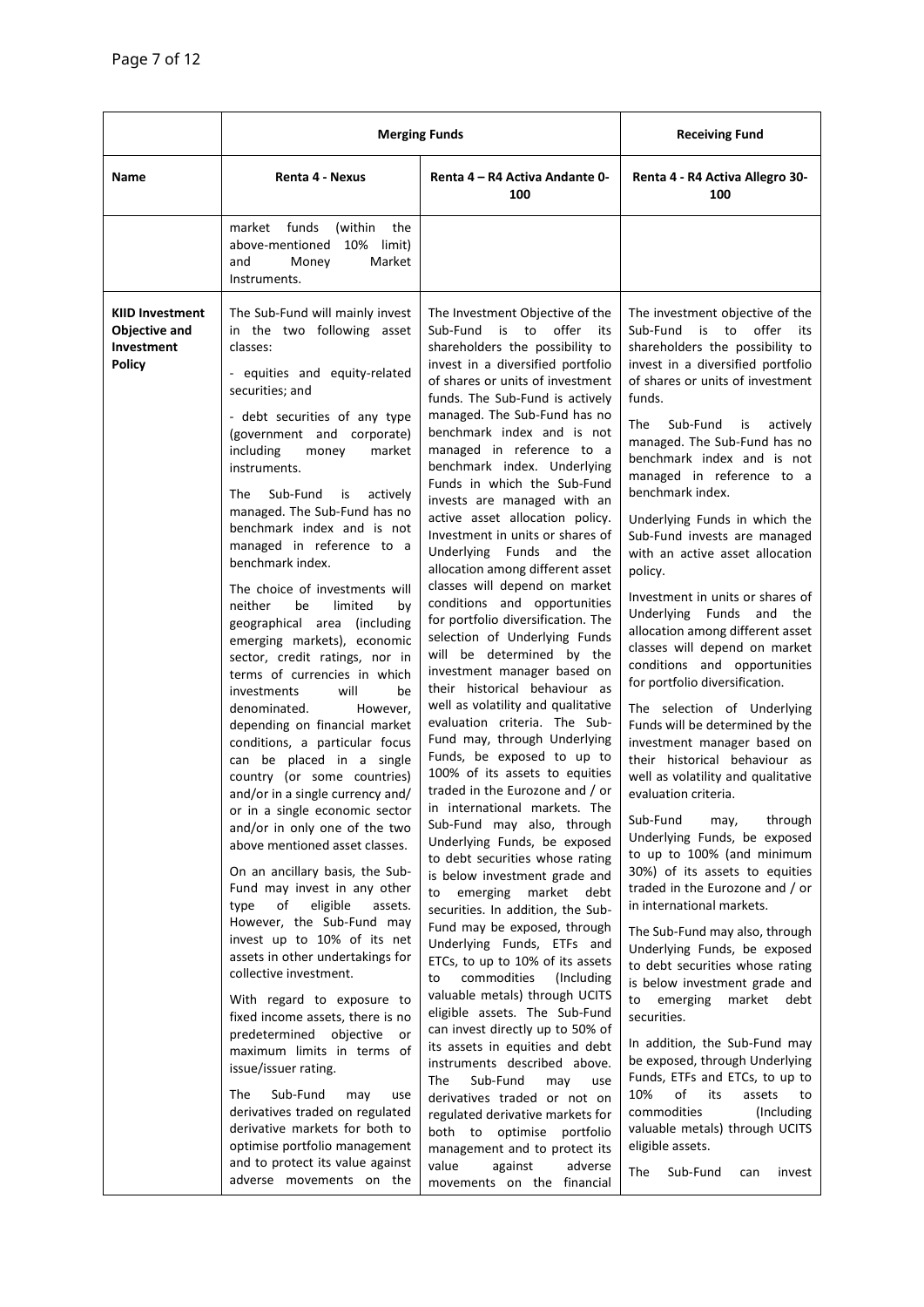|                                                      | <b>Merging Funds</b>                                                                                                                                                                                                                                                                                                                                                                                                                                                                                 |                                                                                                                                                                                                                                                                                                                                                                                                                                                                                                                                                                                 | <b>Receiving Fund</b>                                                                                                                                                                                                                                                                                                                                                                                                                                                                                                                                   |
|------------------------------------------------------|------------------------------------------------------------------------------------------------------------------------------------------------------------------------------------------------------------------------------------------------------------------------------------------------------------------------------------------------------------------------------------------------------------------------------------------------------------------------------------------------------|---------------------------------------------------------------------------------------------------------------------------------------------------------------------------------------------------------------------------------------------------------------------------------------------------------------------------------------------------------------------------------------------------------------------------------------------------------------------------------------------------------------------------------------------------------------------------------|---------------------------------------------------------------------------------------------------------------------------------------------------------------------------------------------------------------------------------------------------------------------------------------------------------------------------------------------------------------------------------------------------------------------------------------------------------------------------------------------------------------------------------------------------------|
| Name                                                 | Renta 4 - Nexus                                                                                                                                                                                                                                                                                                                                                                                                                                                                                      | Renta 4 – R4 Activa Andante 0-<br>100                                                                                                                                                                                                                                                                                                                                                                                                                                                                                                                                           | Renta 4 - R4 Activa Allegro 30-<br>100                                                                                                                                                                                                                                                                                                                                                                                                                                                                                                                  |
|                                                      | financial markets.                                                                                                                                                                                                                                                                                                                                                                                                                                                                                   | markets.                                                                                                                                                                                                                                                                                                                                                                                                                                                                                                                                                                        | directly up to 50% of its assets<br>equities<br>in<br>and<br>debt<br>instruments described above.                                                                                                                                                                                                                                                                                                                                                                                                                                                       |
| Use of financial<br>derivative<br><b>instruments</b> | Nexus may ensure that its total<br>commitment<br>arising<br>from<br>financial<br>derivative<br>instruments, for purposes other<br>than hedging, does not exceed<br>100% of its net assets.<br>The use of certain financial<br>derivative instruments may be<br>carried out through entities of<br>the group of companies of the<br>Management Company.                                                                                                                                               | R4 Activa Andante may ensure<br>that its total commitment<br>arising from financial derivative<br>instruments does not exceed<br>100% of its net assets.<br>The use of certain financial<br>derivative instruments may be<br>carried out through entities of<br>the group of companies of the<br>Management Company.                                                                                                                                                                                                                                                            | R4 Activa Allegro may ensure<br>that its total commitment<br>arising from financial derivative<br>instruments does not exceed<br>100% of its net assets.<br>The use of certain financial<br>derivative instruments may be<br>carried out through entities of<br>the group of companies of the<br>Management Company.                                                                                                                                                                                                                                    |
| <b>SFDR</b><br>categorisation                        | Art. 6                                                                                                                                                                                                                                                                                                                                                                                                                                                                                               | Art. 6                                                                                                                                                                                                                                                                                                                                                                                                                                                                                                                                                                          | Art. 6                                                                                                                                                                                                                                                                                                                                                                                                                                                                                                                                                  |
| Use of<br>benchmark                                  | - is actively managed and has<br>no benchmark index and is not<br>managed in reference to a<br>benchmark index.                                                                                                                                                                                                                                                                                                                                                                                      | - is actively managed, and has<br>no benchmark index and is not<br>managed in reference to a<br>benchmark index.                                                                                                                                                                                                                                                                                                                                                                                                                                                                | - is actively managed, and has<br>no benchmark index and is not<br>managed in reference to a<br>benchmark index.                                                                                                                                                                                                                                                                                                                                                                                                                                        |
| <b>Risk</b><br><b>Measurement</b><br><b>Method</b>   | Commitment approach method<br>applied.                                                                                                                                                                                                                                                                                                                                                                                                                                                               | Commitment approach method<br>applied.                                                                                                                                                                                                                                                                                                                                                                                                                                                                                                                                          | Commitment approach method<br>applied.                                                                                                                                                                                                                                                                                                                                                                                                                                                                                                                  |
| Profile of the<br><b>Typical Investor</b>            | Institutional and retail<br>and<br>private banking investors.<br>Nexus is suitable for retail, high<br>net worth individuals and<br>institutional investors capable<br>of evaluating the merits and<br>risks of such an investment and<br>who have sufficient resources<br>to be able to bear any losses<br>that may result thereon.<br>Nexus's portfolio will be subject<br>to normal market risks and no<br>insurance can be given that the<br>Investment Objectives of Nexus<br>will be achieved. | Institutional<br>and retail<br>and<br>private banking investors.<br>R4 Activa Andante is suitable<br>for retail, high net worth<br>individuals<br>and<br>institutional<br>investors capable of evaluating<br>the merits and risks of such an<br>investment and who have<br>sufficient resources to be able<br>to bear any losses that may<br>result thereon.<br>R4 Activa Andante's portfolio<br>will be subject to normal<br>market risks and no insurance<br>given<br>that<br>be<br>the<br>can<br>Investment objectives of R4<br>Activa<br>Andante<br>will<br>be<br>achieved. | Institutional and retail<br>and<br>private banking investors.<br>R4 Activa Allegro is suitable for<br>retail,<br>high<br>net<br>worth<br>individuals and institutional<br>investors capable of evaluating<br>the merits and risks of such an<br>investment and who have<br>sufficient resources to be able<br>to bear any losses that may<br>result thereon.<br>R4 Activa Allegro's portfolio will<br>be subject to normal market<br>risks and no insurance can be<br>given that the Investment<br>objectives of R4 Activa Allegro<br>will be achieved. |
| Reference<br>Currency                                | <b>EUR</b>                                                                                                                                                                                                                                                                                                                                                                                                                                                                                           | <b>EUR</b>                                                                                                                                                                                                                                                                                                                                                                                                                                                                                                                                                                      | <b>EUR</b>                                                                                                                                                                                                                                                                                                                                                                                                                                                                                                                                              |
| Launch Date                                          | 29 March 2016                                                                                                                                                                                                                                                                                                                                                                                                                                                                                        | 13 February 2017                                                                                                                                                                                                                                                                                                                                                                                                                                                                                                                                                                | 13 February 2017                                                                                                                                                                                                                                                                                                                                                                                                                                                                                                                                        |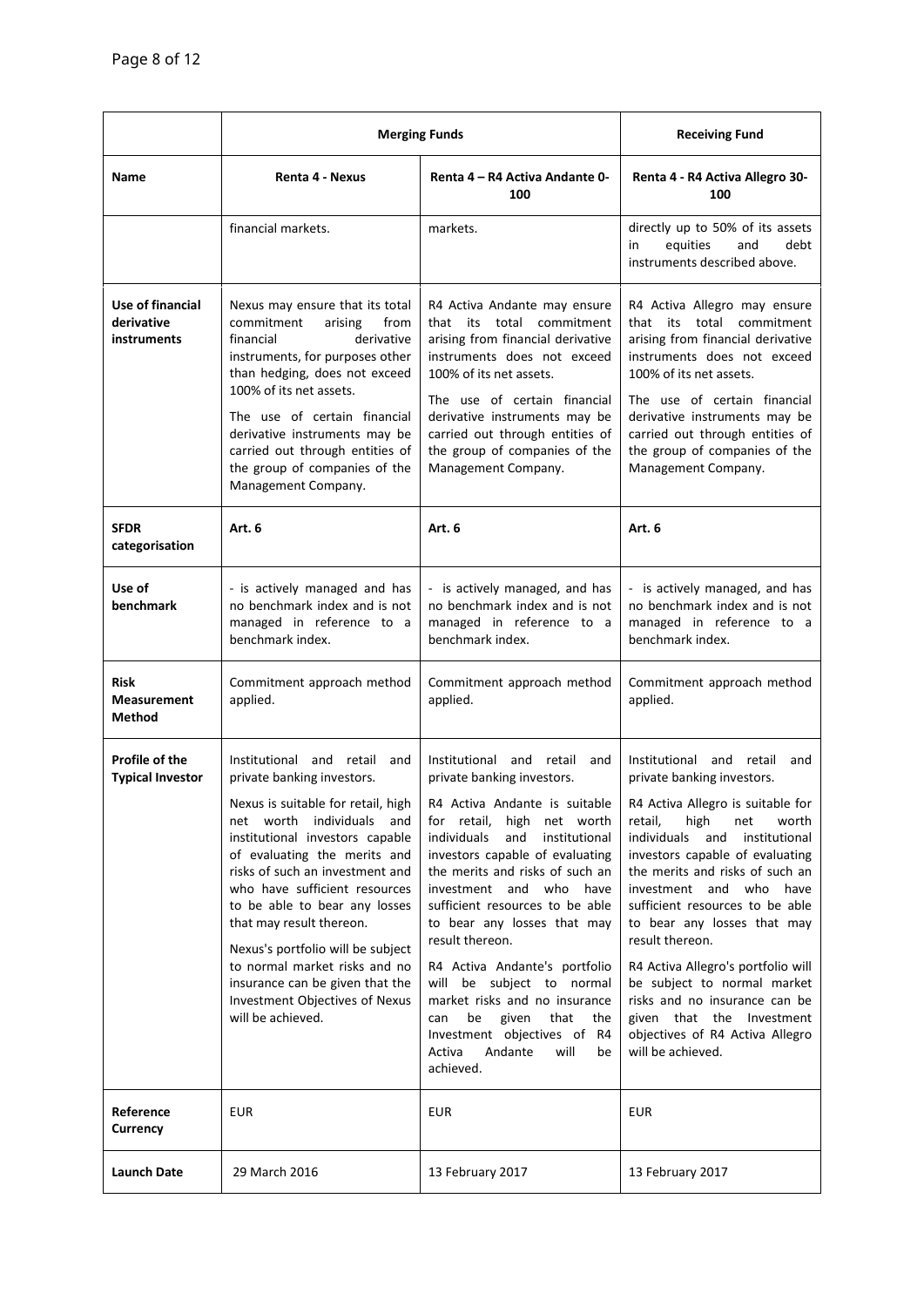|                                                                                              | <b>Merging Funds</b>                                                                                                                                                                                                                                                                                                                                                                                                                                                                                                   |                                                                                                                                                                                                                                                                                                                                                                                                                                                                                                                                  | <b>Receiving Fund</b>                                                                                                                                                                                                                                                                                                                                                                                                                                                                                                  |
|----------------------------------------------------------------------------------------------|------------------------------------------------------------------------------------------------------------------------------------------------------------------------------------------------------------------------------------------------------------------------------------------------------------------------------------------------------------------------------------------------------------------------------------------------------------------------------------------------------------------------|----------------------------------------------------------------------------------------------------------------------------------------------------------------------------------------------------------------------------------------------------------------------------------------------------------------------------------------------------------------------------------------------------------------------------------------------------------------------------------------------------------------------------------|------------------------------------------------------------------------------------------------------------------------------------------------------------------------------------------------------------------------------------------------------------------------------------------------------------------------------------------------------------------------------------------------------------------------------------------------------------------------------------------------------------------------|
| Name                                                                                         | Renta 4 - Nexus                                                                                                                                                                                                                                                                                                                                                                                                                                                                                                        | Renta 4 – R4 Activa Andante 0-<br>100                                                                                                                                                                                                                                                                                                                                                                                                                                                                                            | Renta 4 - R4 Activa Allegro 30-<br>100                                                                                                                                                                                                                                                                                                                                                                                                                                                                                 |
| <b>Total Fund Size</b><br>(EUR million)                                                      | 4,354,388.01<br>€<br>AUM<br>(31<br>December 2021)                                                                                                                                                                                                                                                                                                                                                                                                                                                                      | 20,857,439.92 €<br>AUM<br>(31)<br>December 2021)                                                                                                                                                                                                                                                                                                                                                                                                                                                                                 | 8,080,715.11 €<br>AUM<br>(31)<br>December 2021)                                                                                                                                                                                                                                                                                                                                                                                                                                                                        |
| <b>Transaction Day</b>                                                                       | <b>Means</b><br>each<br>Luxembourg<br>Banking Day and a day on<br>which banks are generally open<br>for business in Spain (excluding<br>Saturdays and Sundays and<br>public holidays).                                                                                                                                                                                                                                                                                                                                 | Means<br>each<br>Luxembourg<br>Banking Day and a day on which<br>banks are generally open for<br>business in Spain (excluding<br>Saturdays and Sundays and<br>public holidays).                                                                                                                                                                                                                                                                                                                                                  | each<br>Luxembourg<br>Means<br>Banking Day and a day on which<br>banks are generally open for<br>business in Spain (excluding<br>Saturdays and Sundays and<br>public holidays).                                                                                                                                                                                                                                                                                                                                        |
| Luxembourg<br><b>Banking Day</b>                                                             | A day on which banks are<br>generally open for business in<br>Luxembourg during the whole<br>day (excluding Saturdays and<br>Sundays and public holidays).                                                                                                                                                                                                                                                                                                                                                             | A day on which banks are<br>generally open for business in<br>Luxembourg during the whole<br>day (excluding Saturdays and<br>Sundays and public holidays).                                                                                                                                                                                                                                                                                                                                                                       | A day on which banks are<br>generally open for business in<br>Luxembourg during the whole<br>day (excluding Saturdays and<br>Sundays and public holidays).                                                                                                                                                                                                                                                                                                                                                             |
| <b>NAV Calculation</b><br>Day                                                                | Calculated on a daily basis, each<br>Luxembourg<br><b>Banking</b><br>Day<br>following a Transaction Day on<br>the basis of the prices as of that<br>Transaction Day.                                                                                                                                                                                                                                                                                                                                                   | Calculated on a daily basis, one<br>Luxembourg<br><b>Banking</b><br>Day<br>following each Transaction Day<br>on the basis of the prices as of<br>that Transaction Day.                                                                                                                                                                                                                                                                                                                                                           | Calculated on a daily basis, one<br>Luxembourg<br><b>Banking</b><br>Day<br>following each Transaction Day<br>on the basis of the prices as of<br>that Transaction Day.                                                                                                                                                                                                                                                                                                                                                 |
| <b>Dealing Cut-off</b><br>Time<br>and                                                        | Cut-off<br>$\overline{2}$<br>Time:<br>p.m.<br>(Luxembourg time) on the<br>Transaction Day.                                                                                                                                                                                                                                                                                                                                                                                                                             | Daily, 4 p.m. (Luxembourg time)<br>one Luxembourg Banking Day<br>before the Transaction Day.                                                                                                                                                                                                                                                                                                                                                                                                                                     | Daily, 4 p.m. (Luxembourg time)<br>one Luxembourg Banking Day<br>before the Transaction Day.                                                                                                                                                                                                                                                                                                                                                                                                                           |
| <b>Settlement</b><br><b>Periods for</b><br><b>Subscriptions</b><br>and<br><b>Redemptions</b> | Subscription orders for Shares<br>received by the Administrative<br>Agent on a Transaction Day<br>prior to the relevant Cut-Off<br>Time will be processed on the<br>first NAV Calculation<br>Day<br>following such Transaction Day<br>on the basis of the Net Asset<br>Value or Adjusted Price per<br>Share calculated on such NAV<br>Calculation Day.<br>Redemption requests received<br>after the Cut-Off Time will be<br>deemed received at the next<br>forthcoming Transaction Day<br>and will be processed on the | Subscription orders for Shares<br>received by the Administrative<br>Agent on a Transaction Day<br>prior to the relevant Cut-Off<br>Time will be processed on the<br><b>NAV</b> Calculation<br>first<br>Day<br>following such Transaction Day<br>on the basis of the Net Asset<br>Value or Adjusted Price per<br>Share calculated on such NAV<br>Calculation Day.<br>Redemption requests received<br>after the Cut-Off Time will be<br>deemed received at the next<br>forthcoming Transaction Day<br>and will be processed on the | Subscription orders for Shares<br>received by the Administrative<br>Agent on a Transaction Day<br>prior to the relevant Cut-Off<br>Time will be processed on the<br>first NAV Calculation<br>Day<br>following such Transaction Day<br>on the basis of the Net Asset<br>Value or Adjusted Price per<br>Share calculated on such NAV<br>Calculation Day.<br>Redemption requests received<br>after the Cut-Off Time will be<br>deemed received at the next<br>forthcoming Transaction Day<br>and will be processed on the |
|                                                                                              | basis of the Net Asset Value per<br>Share as of the first NAV<br>Calculation Day<br>after<br>the<br>relevant Transaction Day.                                                                                                                                                                                                                                                                                                                                                                                          | basis of the Net Asset Value per<br>Share as of the first NAV<br>Calculation<br>Day<br>after<br>the<br>relevant Transaction Day.                                                                                                                                                                                                                                                                                                                                                                                                 | basis of the Net Asset Value per<br>Share as of the first NAV<br>Calculation<br>Day<br>after<br>the<br>relevant Transaction Day.                                                                                                                                                                                                                                                                                                                                                                                       |
| <b>Settlement date</b>                                                                       | Payment of subscription and<br>redemptions:<br>1 Business Day following the<br>relevant NAV Calculation Day                                                                                                                                                                                                                                                                                                                                                                                                            | Payment of subscriptions and<br>redemptions:<br>3 Business Day following the<br>relevant Transaction Day                                                                                                                                                                                                                                                                                                                                                                                                                         | Payment of subscription and<br>redemptions:<br>3 Business Day following the<br>relevant Transaction Day                                                                                                                                                                                                                                                                                                                                                                                                                |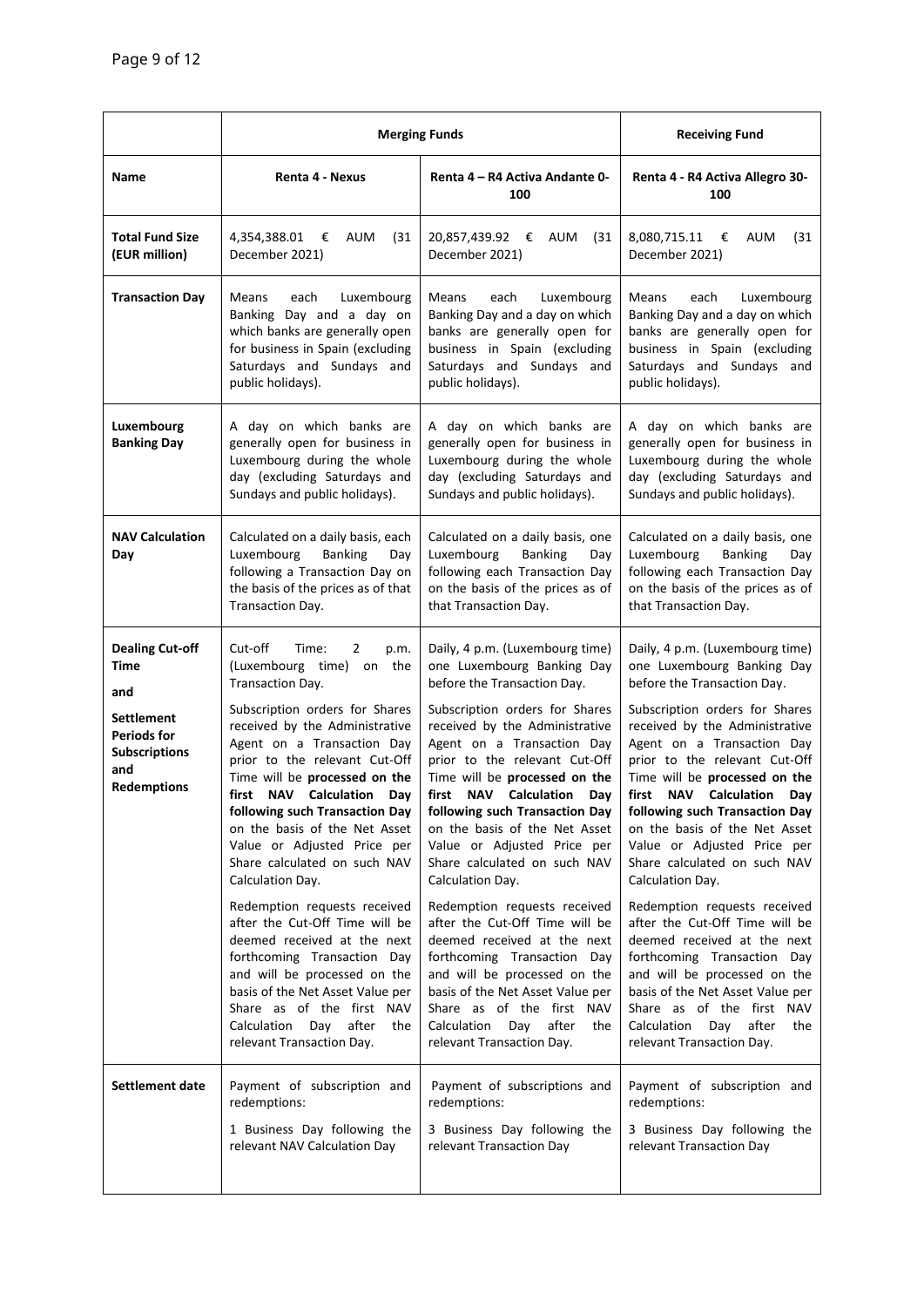|                                                  | <b>Merging Funds</b>                                                                                                                                                                                                                                                                                                                                                                                                                                                                                                                             |                                                                                                                                                                                                                                                                                                                                                                                                                                                                                                                                                   | <b>Receiving Fund</b>                                                                                                                                                                                                                                                                                                                                                                                                                                                                                                                           |
|--------------------------------------------------|--------------------------------------------------------------------------------------------------------------------------------------------------------------------------------------------------------------------------------------------------------------------------------------------------------------------------------------------------------------------------------------------------------------------------------------------------------------------------------------------------------------------------------------------------|---------------------------------------------------------------------------------------------------------------------------------------------------------------------------------------------------------------------------------------------------------------------------------------------------------------------------------------------------------------------------------------------------------------------------------------------------------------------------------------------------------------------------------------------------|-------------------------------------------------------------------------------------------------------------------------------------------------------------------------------------------------------------------------------------------------------------------------------------------------------------------------------------------------------------------------------------------------------------------------------------------------------------------------------------------------------------------------------------------------|
| Name                                             | Renta 4 - Nexus                                                                                                                                                                                                                                                                                                                                                                                                                                                                                                                                  | Renta 4 – R4 Activa Andante 0-<br>100                                                                                                                                                                                                                                                                                                                                                                                                                                                                                                             | Renta 4 - R4 Activa Allegro 30-<br>100                                                                                                                                                                                                                                                                                                                                                                                                                                                                                                          |
| <b>Minimum initial</b><br>subscription<br>amount | Class I EUR Shares: EUR 150,000<br>Class R EUR Shares: EUR 1,000                                                                                                                                                                                                                                                                                                                                                                                                                                                                                 | Class I EUR Shares: EUR 500,000<br>Class R EUR Shares: EUR 1,000                                                                                                                                                                                                                                                                                                                                                                                                                                                                                  | Class I EUR Shares: EUR 500,000<br>Class R EUR Shares: EUR 1,000                                                                                                                                                                                                                                                                                                                                                                                                                                                                                |
| Minimum<br>subsequent<br>subscription<br>amount  | Class I EUR Shares: EUR 500<br>Class R EUR Shares: EUR 100                                                                                                                                                                                                                                                                                                                                                                                                                                                                                       | <b>EUR 100</b>                                                                                                                                                                                                                                                                                                                                                                                                                                                                                                                                    | <b>EUR 100</b>                                                                                                                                                                                                                                                                                                                                                                                                                                                                                                                                  |
| <b>Subscription fee</b>                          | There is no Subscription Fee                                                                                                                                                                                                                                                                                                                                                                                                                                                                                                                     | There is no Subscription Fee                                                                                                                                                                                                                                                                                                                                                                                                                                                                                                                      | There is no Subscription Fee                                                                                                                                                                                                                                                                                                                                                                                                                                                                                                                    |
| <b>Redemption fee</b>                            | There is no Redemption Fee                                                                                                                                                                                                                                                                                                                                                                                                                                                                                                                       | There is no Redemption Fee                                                                                                                                                                                                                                                                                                                                                                                                                                                                                                                        | There is no Redemption Fee                                                                                                                                                                                                                                                                                                                                                                                                                                                                                                                      |
| Management<br><b>Company Fee</b>                 | The Management Company will<br>entitled to receive<br>be<br>a<br>Management Company Fee out<br>of the assets of Nexus as<br>described below: 1. Up to<br><b>0.75%</b> p.a. of the average Net<br>Asset Value of the Class I EUR<br>Shares; and 2. Up to 1% p.a. of<br>the average Net Asset Value of<br>the Class R EUR Shares. The<br>Management Company may<br>to 60%<br>up<br>of<br>use<br>its<br>Management Company Fee to<br>pay the Global Distributor and<br>up to 60% of its Management<br>Company Fee to pay the<br>Investment Manager. | The Management Company will<br>entitled to receive<br>be<br>a a<br>Management Company Fee out<br>of the assets of R4 Activa<br>Andante as described below: 1.<br>Up to 0.90% p.a. of the average<br>Net Asset Value of the Class I<br>EUR Shares; and 2. Up to 1.35%<br>p.a. of the average Net Asset<br>Value of the Class R EUR Shares.<br>Management Company<br>The<br>may use up to 60% of its<br>Management Company Fee to<br>pay the Global Distributor and<br>up to 60% of its Management<br>Company Fee to pay the<br>Investment Manager. | The Management Company will<br>entitled<br>to receive a<br>be<br>Management Company Fee out<br>of the assets of R4 Activa<br>Allegro as described below: 1.<br>Up to 0.90% p.a. of the average<br>Net Asset Value of the Class I<br>EUR Shares; and 2. Up to 1.35%<br>p.a. of the average Net Asset<br>Value of the Class R EUR Shares.<br>Management Company<br>The<br>may use up to 60% of its<br>Management Company Fee to<br>pay the Global Distributor and<br>up to 60% of its Management<br>Company Fee to pay the<br>Investment Manager. |
| Performance<br>Fees                              | Paid yearly to the management<br>company and equals to 10.00%:<br>(i) 10% of the NAV above the<br>High Water Mark for Class I EUR<br>Shares; and<br>(ii) 9% of the NAV above the<br>High Water Mark for Class R<br><b>EUR Shares</b>                                                                                                                                                                                                                                                                                                             | Paid<br>the<br>Management<br>to<br>Company on a yearly basis and<br>equivalent to 10.00% of the<br>performance of the NAV per<br>Share exceeding High Water<br>Mark.                                                                                                                                                                                                                                                                                                                                                                              | Paid yearly to the management<br>company and equals to 10.00%<br>of the performance of the net<br>asset value above the High<br>Water Mark.                                                                                                                                                                                                                                                                                                                                                                                                     |
| <b>On-Going Charge</b>                           | Ongoing charges 1.20%                                                                                                                                                                                                                                                                                                                                                                                                                                                                                                                            | Ongoing charges 1.83%                                                                                                                                                                                                                                                                                                                                                                                                                                                                                                                             | Ongoing charges 1.98%                                                                                                                                                                                                                                                                                                                                                                                                                                                                                                                           |
| <b>Distribution</b><br><b>Policy</b>             | The Class is cumulative.<br>No<br>dividend<br>will<br>normally<br>be<br>distributed.                                                                                                                                                                                                                                                                                                                                                                                                                                                             | The Class is cumulative.<br>No<br>dividend<br>will<br>normally<br>be<br>distributed.                                                                                                                                                                                                                                                                                                                                                                                                                                                              | The Class is cumulative.<br>No<br>dividend<br>will<br>normally<br>be<br>distributed.                                                                                                                                                                                                                                                                                                                                                                                                                                                            |
| <b>Merging Share</b><br><b>Classes and</b>       | <b>Merging Share Classes</b>                                                                                                                                                                                                                                                                                                                                                                                                                                                                                                                     | <b>Merging Share Classes</b>                                                                                                                                                                                                                                                                                                                                                                                                                                                                                                                      | <b>Receiving Share Classes</b>                                                                                                                                                                                                                                                                                                                                                                                                                                                                                                                  |
| <b>Receiving Share</b><br><b>Classes</b>         | <b>Shares</b><br>Class<br>EUR<br>$\mathbf{I}$<br>Accumulation Class, reserved to<br>Institutional Investors                                                                                                                                                                                                                                                                                                                                                                                                                                      | <b>Shares</b><br>Class<br>EUR<br>Accumulation Class, reserved to<br>Institutional Investors                                                                                                                                                                                                                                                                                                                                                                                                                                                       | <b>Shares</b><br>Class<br>EUR<br>Accumulation Class, reserved to<br>Institutional Investors                                                                                                                                                                                                                                                                                                                                                                                                                                                     |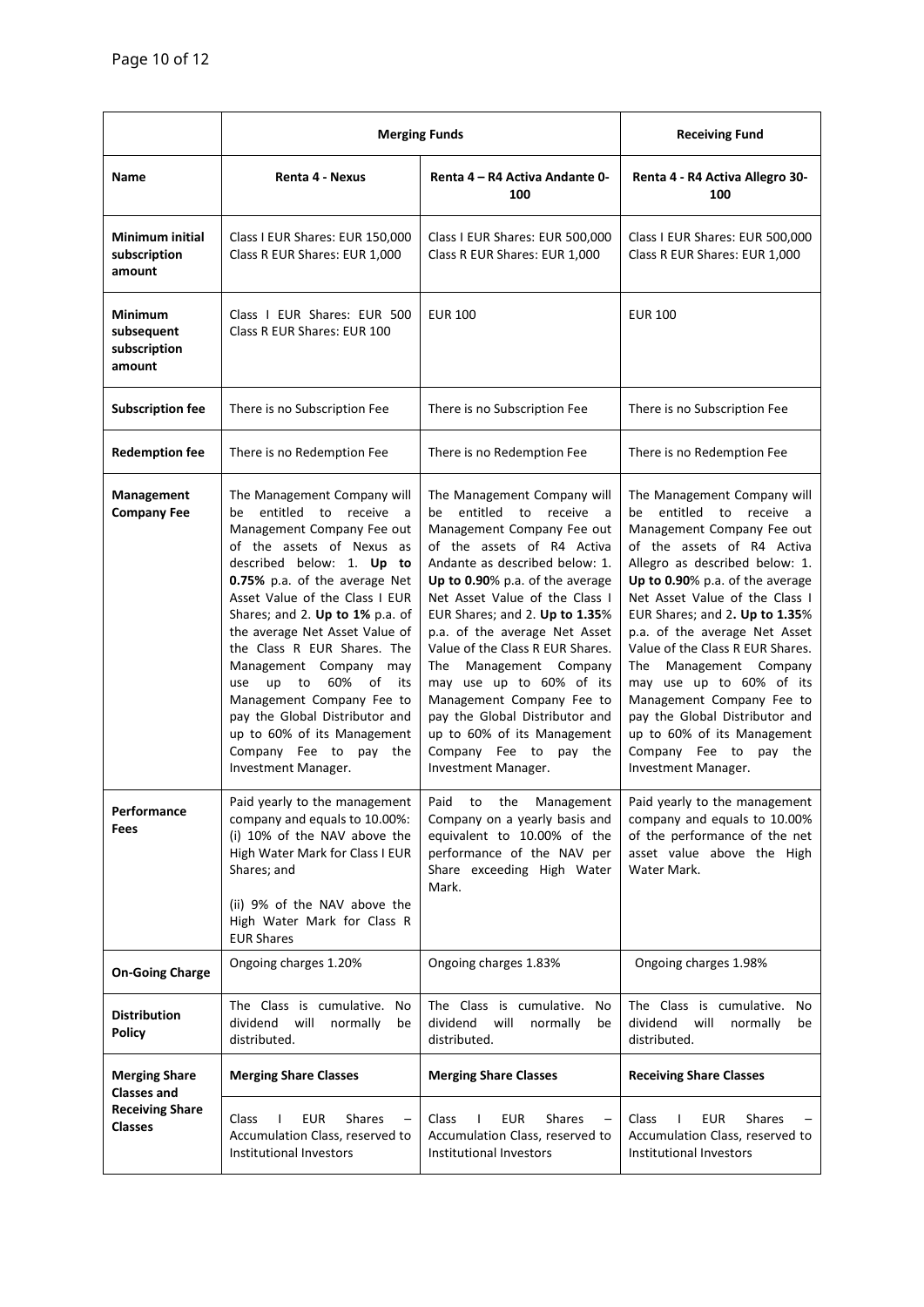|                                                                | <b>Merging Funds</b>                                                                                                                                                                                                                                                                                                                                                                                                                                                                                                                                                                                                                                                                                                                                                                                                                                                                                                                                                                                                                                                                                                                                                                                                                                    |                                                                                                                                                                                                                                                                                                                                                                                                                                                                                                                                                                                                                                                                                                                                                                                                                                                                                                                                                                                                                                                                                                                                                                                                                                   | <b>Receiving Fund</b>                                                                                                                                                                                                                                                                                                                                                                                                                                                                                                                                                                                                                                                                                                                                                                                                                                                                                                                                                                                                                                                                                                                                                                                        |
|----------------------------------------------------------------|---------------------------------------------------------------------------------------------------------------------------------------------------------------------------------------------------------------------------------------------------------------------------------------------------------------------------------------------------------------------------------------------------------------------------------------------------------------------------------------------------------------------------------------------------------------------------------------------------------------------------------------------------------------------------------------------------------------------------------------------------------------------------------------------------------------------------------------------------------------------------------------------------------------------------------------------------------------------------------------------------------------------------------------------------------------------------------------------------------------------------------------------------------------------------------------------------------------------------------------------------------|-----------------------------------------------------------------------------------------------------------------------------------------------------------------------------------------------------------------------------------------------------------------------------------------------------------------------------------------------------------------------------------------------------------------------------------------------------------------------------------------------------------------------------------------------------------------------------------------------------------------------------------------------------------------------------------------------------------------------------------------------------------------------------------------------------------------------------------------------------------------------------------------------------------------------------------------------------------------------------------------------------------------------------------------------------------------------------------------------------------------------------------------------------------------------------------------------------------------------------------|--------------------------------------------------------------------------------------------------------------------------------------------------------------------------------------------------------------------------------------------------------------------------------------------------------------------------------------------------------------------------------------------------------------------------------------------------------------------------------------------------------------------------------------------------------------------------------------------------------------------------------------------------------------------------------------------------------------------------------------------------------------------------------------------------------------------------------------------------------------------------------------------------------------------------------------------------------------------------------------------------------------------------------------------------------------------------------------------------------------------------------------------------------------------------------------------------------------|
| <b>Name</b>                                                    | Renta 4 - Nexus                                                                                                                                                                                                                                                                                                                                                                                                                                                                                                                                                                                                                                                                                                                                                                                                                                                                                                                                                                                                                                                                                                                                                                                                                                         | Renta 4 – R4 Activa Andante 0-<br>100                                                                                                                                                                                                                                                                                                                                                                                                                                                                                                                                                                                                                                                                                                                                                                                                                                                                                                                                                                                                                                                                                                                                                                                             | Renta 4 - R4 Activa Allegro 30-<br>100                                                                                                                                                                                                                                                                                                                                                                                                                                                                                                                                                                                                                                                                                                                                                                                                                                                                                                                                                                                                                                                                                                                                                                       |
|                                                                | R<br><b>EUR</b><br><b>Shares</b><br>Class<br>Accumulation Class, reserved to<br>retail<br>and<br>private<br>banking<br>investors                                                                                                                                                                                                                                                                                                                                                                                                                                                                                                                                                                                                                                                                                                                                                                                                                                                                                                                                                                                                                                                                                                                        | Class<br><b>EUR</b><br>R<br><b>Shares</b><br>Accumulation Class, reserved to<br>retail<br>and<br>private<br>banking<br>investors                                                                                                                                                                                                                                                                                                                                                                                                                                                                                                                                                                                                                                                                                                                                                                                                                                                                                                                                                                                                                                                                                                  | Class<br><b>EUR</b><br><b>Shares</b><br>R<br>Accumulation Class, reserved to<br>retail<br>and<br>private<br>banking<br>investors                                                                                                                                                                                                                                                                                                                                                                                                                                                                                                                                                                                                                                                                                                                                                                                                                                                                                                                                                                                                                                                                             |
| <b>Synthetic Risk</b><br>and Reward<br><b>Indicator (SRRI)</b> | 4                                                                                                                                                                                                                                                                                                                                                                                                                                                                                                                                                                                                                                                                                                                                                                                                                                                                                                                                                                                                                                                                                                                                                                                                                                                       | 4                                                                                                                                                                                                                                                                                                                                                                                                                                                                                                                                                                                                                                                                                                                                                                                                                                                                                                                                                                                                                                                                                                                                                                                                                                 | 5                                                                                                                                                                                                                                                                                                                                                                                                                                                                                                                                                                                                                                                                                                                                                                                                                                                                                                                                                                                                                                                                                                                                                                                                            |
| KIID risk<br>disclosures                                       | 4                                                                                                                                                                                                                                                                                                                                                                                                                                                                                                                                                                                                                                                                                                                                                                                                                                                                                                                                                                                                                                                                                                                                                                                                                                                       | 4                                                                                                                                                                                                                                                                                                                                                                                                                                                                                                                                                                                                                                                                                                                                                                                                                                                                                                                                                                                                                                                                                                                                                                                                                                 | 5                                                                                                                                                                                                                                                                                                                                                                                                                                                                                                                                                                                                                                                                                                                                                                                                                                                                                                                                                                                                                                                                                                                                                                                                            |
|                                                                | Risks that could affect fund<br>performance and<br>are<br>not<br>necessarily fully reflected in the<br>risk<br>and<br>reward<br>indicator<br>include:<br>Liquidity risks: The Sub-<br>Fund may invest part of its<br>assets<br>in<br>less<br>liquid<br>securities.<br><b>Those</b><br>are<br>securities<br>that<br>cannot<br>easily<br>sold<br>be<br>or<br>for<br>exchanged<br>cash<br>without a substantial loss<br>in value in certain market<br>conditions.<br>Those<br>securities also cannot be<br>sold quickly because of a<br>lack of ready and willing<br>investors or speculators to<br>purchase the asset.<br>Counterparty risks: The<br>Sub-Fund can conclude<br>various transactions with<br>contractual partners. If a<br>contractual<br>partner<br>becomes insolvent, it can<br>no longer or can only<br>partly settle unpaid debts<br>owed to the SubFund.<br>Credit risks: The Sub-Fund<br>$\overline{a}$<br>may invest a portion of its<br>assets in debt securities.<br>The issuers of these debt<br>securities may become<br>insolvent, which will mean<br>that the securities will lose<br>all or some of their value.<br>Risks from the use of<br>$\overline{\phantom{a}}$<br>derivatives: The Sub-Fund<br>financial<br>may<br>use | Risks that could affect fund<br>performance<br>and<br>are<br>not<br>necessarily fully reflected in the<br>risk<br>and<br>reward<br>indicator<br>include:<br>Liquidity risks: The Sub-<br>Fund may invest part of its<br>assets<br>in in<br>less<br>liquid<br>Those<br>securities.<br>are<br>securities<br>that<br>cannot<br>easily be sold or exchanged<br>cash<br>without<br>for<br>a<br>substantial loss in value in<br>certain market conditions.<br>securities<br>Those<br>also<br>cannot be sold quickly<br>because of a lack of ready<br>and willing investors or<br>speculators to purchase<br>the asset.<br>Counterparty risks: The<br>Sub-Fund can conclude<br>various transactions with<br>contractual partners. If a<br>contractual<br>partner<br>becomes insolvent, it can<br>no longer or can only<br>partly settle unpaid debts<br>owed to the SubFund.<br>Credit risks: The Sub-Fund<br>$\blacksquare$<br>may invest a portion of its<br>assets in debt securities.<br>The issuers of these debt<br>securities may become<br>insolvent, which will mean<br>that the securities will lose<br>all or some of their value.<br>Risks from the use of<br>$\sim$<br>derivatives: The Sub-Fund<br>financial<br>use<br>may | Risks that could affect fund<br>performance<br>and<br>are<br>not<br>necessarily fully reflected in the<br>risk<br>and<br>reward<br>indicator<br>include:<br>Liquidity risks: The Sub-<br>Fund may invest part of its<br>assets<br>in<br>less<br>liquid<br>Those<br>securities.<br>are<br>that<br>securities<br>cannot<br>easily be sold or exchanged<br>cash<br>without<br>for<br>a<br>substantial loss in value in<br>certain market conditions.<br>securities<br>Those<br>also<br>cannot be sold quickly<br>because of a lack of ready<br>and willing investors or<br>speculators to purchase<br>the asset.<br>Counterparty risks: The<br>Sub-Fund can conclude<br>various transactions with<br>contractual partners. If a<br>contractual<br>partner<br>becomes insolvent, it can<br>no longer or can only<br>partly settle unpaid debts<br>owed to the SubFund.<br>Credit risks: The Sub-Fund<br>may invest a portion of its<br>assets in debt securities.<br>The issuers of these debt<br>securities may become<br>insolvent, which will mean<br>that the securities will lose<br>all or some of their value.<br>Risks from the use of<br>$\sim$<br>derivatives: The Sub-Fund<br>financial<br>may<br>use |